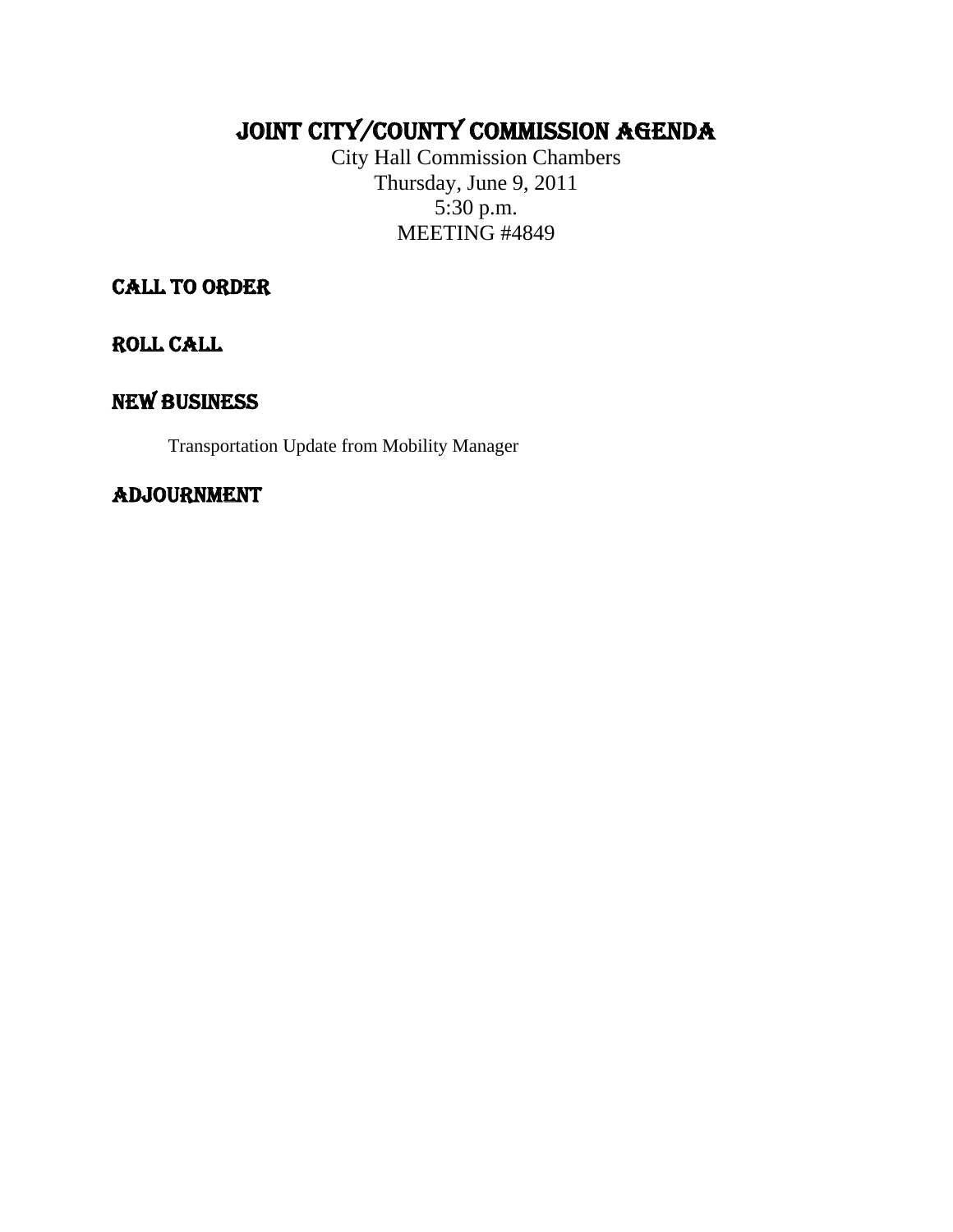## **Transportation and Mobility Management in Dodge City, Ford County (and Beyond)**

**June 2011** 

#### **Background**

In June 2010, a Regional Transit Breakthrough Team began meeting in Ford County to explore opportunities for expanding public transportation services in Southwest Kansas. The Breakthrough Team included representatives from a broad spectrum of public, private, and nonprofit organizations (see Appendix 1). As a result of this Breakthrough Team's efforts, Dodge City and Ford County requested and received funding from KDOT U.S.C. 49-5316 (Job Access/Reverse Commute) to hire a Mobility Manager for the purpose of designing a comprehensive transportation system, initially serving the Ford County area with the potential to create a regional transportation hub. Kathy Denhardt was hired to serve as Mobility Manager and began work on January 1, 2011.

*Mobility Management* is a strategic approach to managing a coordinated community-wide transportation network with multiple operating partners.<sup>[1](#page-1-0)</sup> The goal is to offer more mobility options to community residents using the most cost-effective method of providing those rides. While traditional transit services typically use a single operator to deliver all services, mobility management draws on a variety of transportation services to meet specific needs in the most cost-effective manner possible. This might include anything from fixed route public transportation buses, van pools, taxis and volunteer programs.

# **Dodge City/Ford County Public Transportation in 2010**

In 2010, General Public Transportation available in Ford County and Dodge City consisted of one 6 passenger van and one 12 passenger bus providing

Demand-Response (point-to-point) service (with 24 hour advance notice) Monday through Friday from 7:30 am – 4:00 pm Within the city limits of Dodge City \$2 donation is suggested.

Two full time drivers staff the buses, and provide an average of 630 rides per month (see Table 1). Dispatch services are provided by office staff in Dodge City Parks and Recreation. Of the 7,556 rides provided in 2010, 18% were provided to elderly, and 18% to persons with disabilities (see Table 2).

<span id="page-1-0"></span> $\overline{a}$  $1$  Jon Burkhardt and Jim McLary "The Business Case for Mobility Management" [http://www.apta.com/resources/hottopics/mobility/Documents/Business-Case-for-Mobility-](http://www.apta.com/resources/hottopics/mobility/Documents/Business-Case-for-Mobility-Management.pdf)[Management.pdf](http://www.apta.com/resources/hottopics/mobility/Documents/Business-Case-for-Mobility-Management.pdf)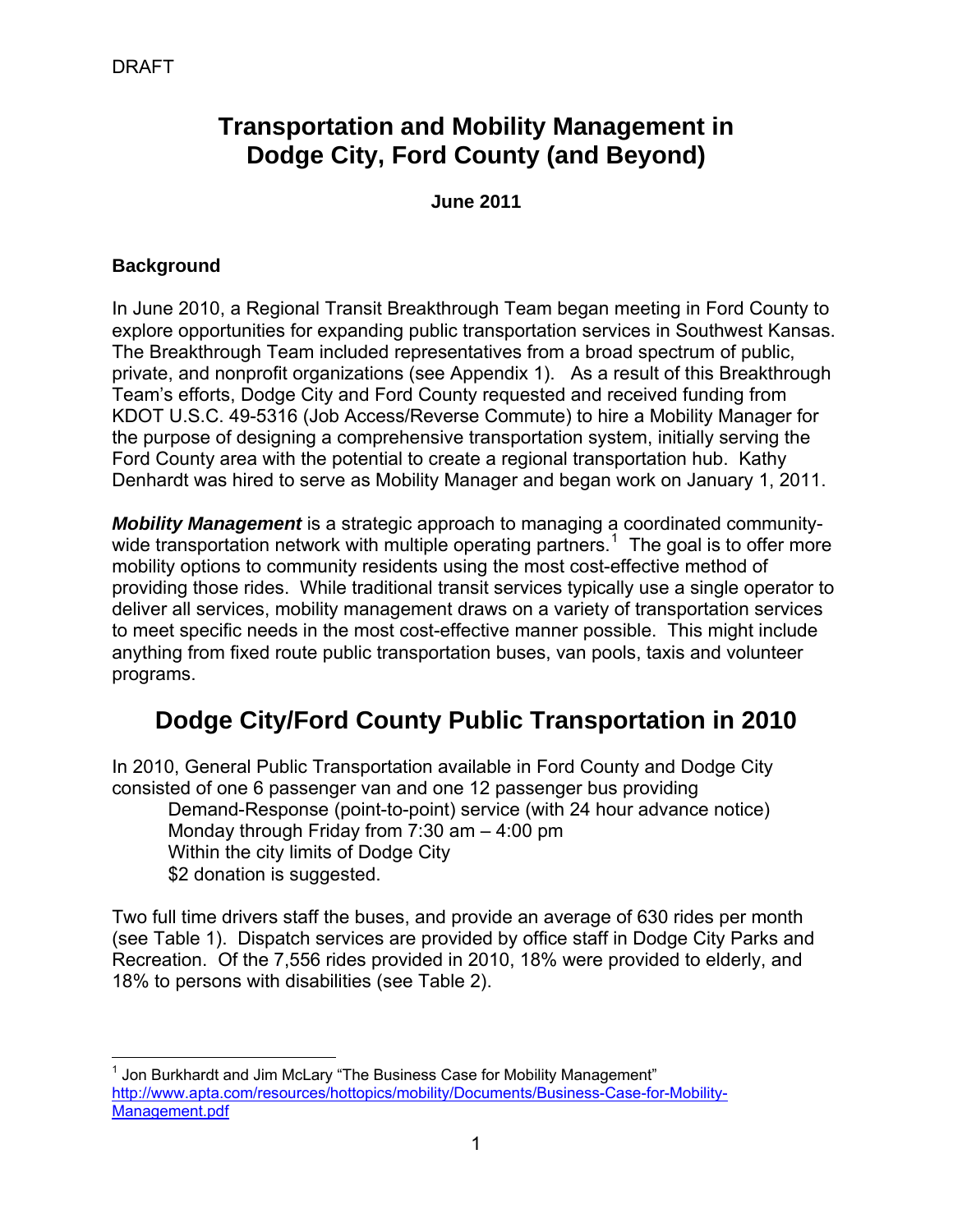| <b>Type of</b><br><b>Service</b>     | Year/<br><b>Make/Model</b>          | <b>Mileage</b> | <b>Condition</b> | Average<br>monthly<br>ridership | Average<br>monthly<br>mileage | # hours<br>in use<br>monthly |
|--------------------------------------|-------------------------------------|----------------|------------------|---------------------------------|-------------------------------|------------------------------|
| Demand-<br>Response<br>Dodge<br>City | 2004 Chevy<br>6 passenger<br>van    | 117,800        | Fair             | 340                             | 1723                          | 88                           |
| Demand-<br>Response<br>Dodge<br>City | 2005 Ford<br>12<br>passenger<br>bus | 80,300         | Fair             | 290                             | 1149                          | 84                           |

**Table 1 Services Provided in 2010** 

| Table 2                                  |
|------------------------------------------|
| Dodge City General Public Transportation |
| 2010 one-way rides                       |

| Elderly                 | 1,354 (18%) |
|-------------------------|-------------|
| Persons with disability | 1,355 (18%) |
| Other                   | 4.847 (64%) |
| Total (annual)          | 7.556       |

In [2](#page-2-0)010 the costs of the \$93,500 operating budget<sup>2</sup> for public transportation were paid for as follows:

Federal 5311 Reimbursement (50%) \$48,400 (operating + administration)<br>State KDOT Reimbursement (20%) \$17,600 (operating) State KDOT Reimbursement (20%) Dodge City Match  $(30\%)$   $$27,500$  (operating + administration) **Total \$93,500** 

<span id="page-2-0"></span> 2 It should be noted that this 2010 operating budget did not include costs of dispatcher, health insurance benefits for the two drivers, and vehicle insurance. In future years those costs will be included.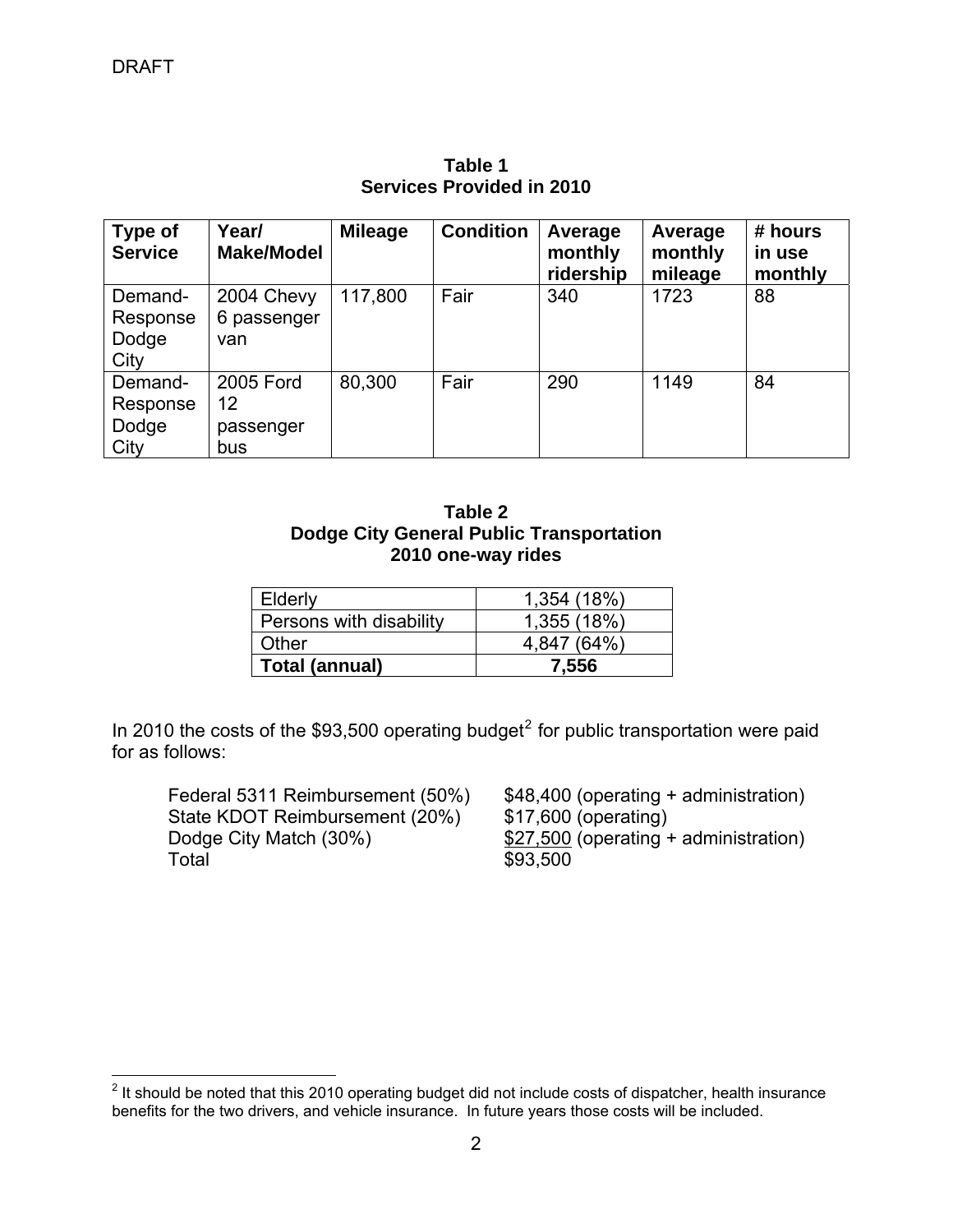# **Dodge City/Ford County Public Transportation in 2011**

With the Mobility Management grant<sup>[3](#page-3-0)</sup>, Dodge City and Ford County were able to hire a Mobility Manager and begin efforts to:

- assess the transportation needs throughout Ford County,
- inventory existing transportation options, and
- explore alternatives for expanding transportation services.

### **A. Transportation Needs in Ford County**

According to the Transit Cooperative Research Program (TCRP), estimates of need for passenger transportation services in rural areas should be presented as:

- number of persons residing in households with income below the poverty level, plus
- number of persons residing in households owning no vehicle.<sup>[4](#page-3-1)</sup>

In order to provide a context for interpreting this information, we will look at the data for both Ford County and Finney County. As shown in Table 3, the two counties have many similarities in terms of population. The shaded section of Table 3 shows that Ford County has 7,168 persons in need of passenger transportation services, compared to 6,779 persons in Finney County in need of passenger transportation services.

| <b>Ford County and Finney County Population Characteristics</b>                 |             |               |  |  |  |
|---------------------------------------------------------------------------------|-------------|---------------|--|--|--|
|                                                                                 | <u>Ford</u> | <b>Finney</b> |  |  |  |
| Total population (2010 census)                                                  | 32,840      | 41,002        |  |  |  |
| Number of persons residing in households with income below the<br>poverty level | 5,253       | 6,032         |  |  |  |
| Number of persons residing in households owning no vehicles                     | 1,915       | 747           |  |  |  |
| Total persons in need of passenger transportation service                       | 7,168       | 6,779         |  |  |  |
| Persons aged 60 and over                                                        | 4,400       | 4,428         |  |  |  |
| Mobility Limited persons ages 16-64                                             | 487         | 456           |  |  |  |

#### **Table 3 Ford County and Finney County Population Characteristics**

In forecasting demand for general public passenger transportation, TCRP methodology also takes into consideration:

- the number of persons age 60 and over, and
- the number of mobility limited persons ages 16-64.

<span id="page-3-0"></span> $\overline{a}$ <sup>3</sup> Mobility Management Operating Budget \$82,170. (Federal 5316 Reimbursement \$65,736, Dodge City  $$8,217,$  Ford County  $$8,217$ .

<span id="page-3-1"></span><sup>4</sup> *Methods for Forecasting Demand and Quantifying Need for Rural Passenger Transportation*, December 2009 [http://onlinepubs.trb.org/onlinepubs/tcrp/tcrp\\_webdoc\\_49.pdf](http://onlinepubs.trb.org/onlinepubs/tcrp/tcrp_webdoc_49.pdf)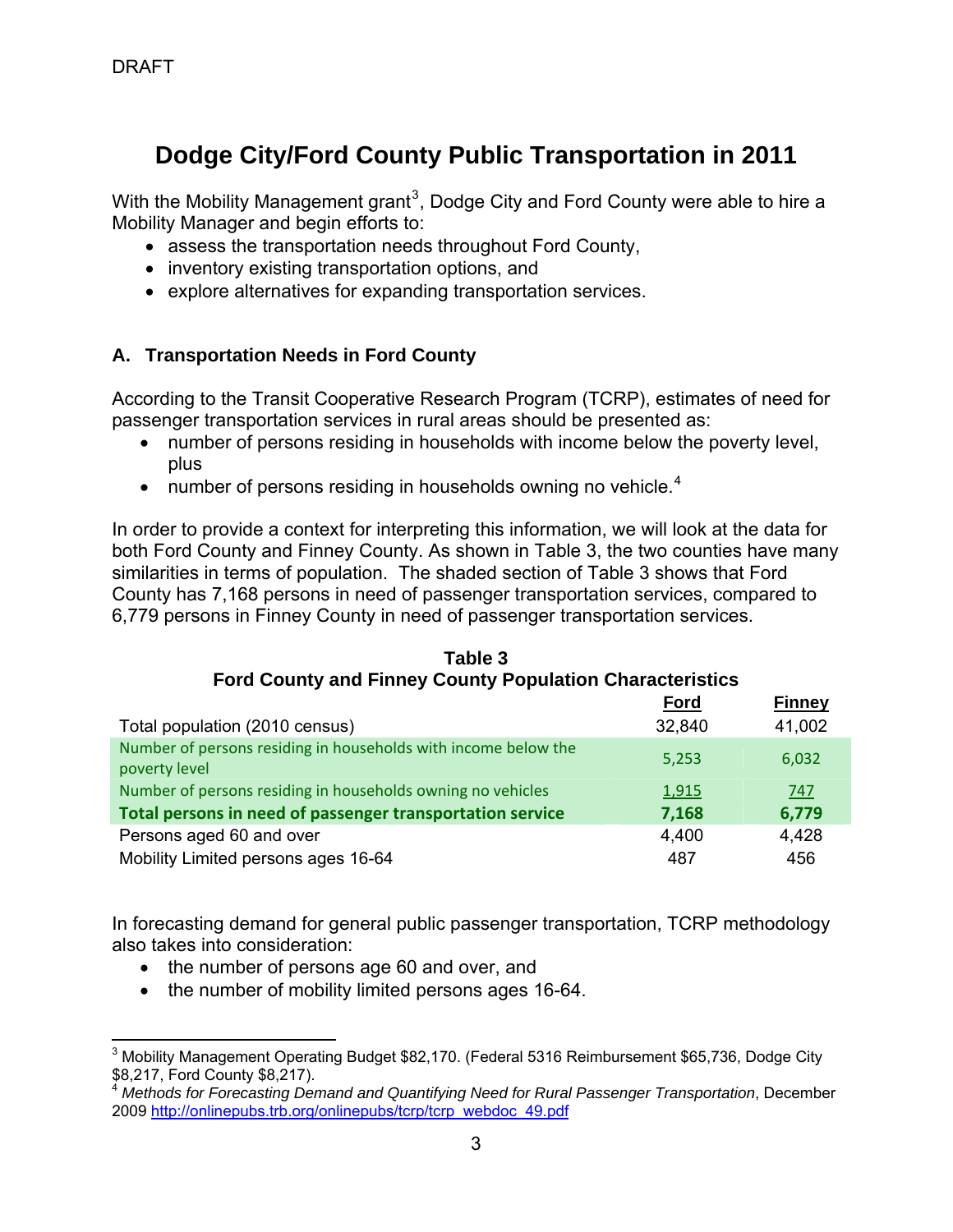As Table 3 indicates, though it has a smaller total population than Finney County, Ford County has a higher number of persons in need of passenger transportation services, more mobility limited (disabled) persons aged 16-64, and nearly as many persons age 60 and over.

The degree to which Ford County and Finney County are providing services to those in need of passenger transportation services is shown in Table 4. In June 2010, Finney County provided 6,706 one way rides, while Ford County provided 664 one way rides. In December 2010, Finney County provided 6,129 rides and Ford County provided 670 rides.

| Table 4                                          |  |  |  |  |
|--------------------------------------------------|--|--|--|--|
| One-Way Rides Provided in June and December 2010 |  |  |  |  |

|                  | Dodge City<br><b>General Public</b><br><b>Transportation</b> | <b>Finney County</b><br><b>City Link Fixed</b><br><b>Routes</b> | <b>Finney County</b><br><b>Mini-bus</b><br><b>Paratransit</b> |
|------------------|--------------------------------------------------------------|-----------------------------------------------------------------|---------------------------------------------------------------|
| <b>June 2010</b> | 664                                                          | 5246                                                            | 1460                                                          |
| December 2010    | 670                                                          | 4783                                                            | 1346                                                          |
|                  |                                                              |                                                                 |                                                               |

In addition to forecasting need based on population characteristics, there are other indications of transportation needs that are not currently being met in Ford County.

Ford County Council on Aging has identified transportation as an important need of the aging population throughout Ford County. FCCA proposed a plan for a public transit vehicle to serve the senior population (and others) around the county on a regularly scheduled basis in cooperation with senior centers.

At the April 5, 2011, Ford County Public Officials Exchange meeting, the following were identified as transportation needs that are not currently being met in Ford County (beyond the city limits of Dodge City):

- $\triangleright$  Accessible transportation for persons with disabilities
- $\triangleright$  Mobility for the elderly who no longer drive permitting them to stay in their homes longer
- $\triangleright$  Workforce with no driver's license
- $\triangleright$  Transportation to medical appointments (esp. dialysis and chemo)
- $\triangleright$  Getting to church, school, funerals (those who don't drive or don't have vehicle)
- $\triangleright$  Families with one vehicle need additional options in order to meet transportation needs of all family members
- $\triangleright$  Transportation to area colleges
- $\triangleright$  Transportation for people arriving at airport, train, bus
- $\triangleright$  Options for those who commute to other towns for work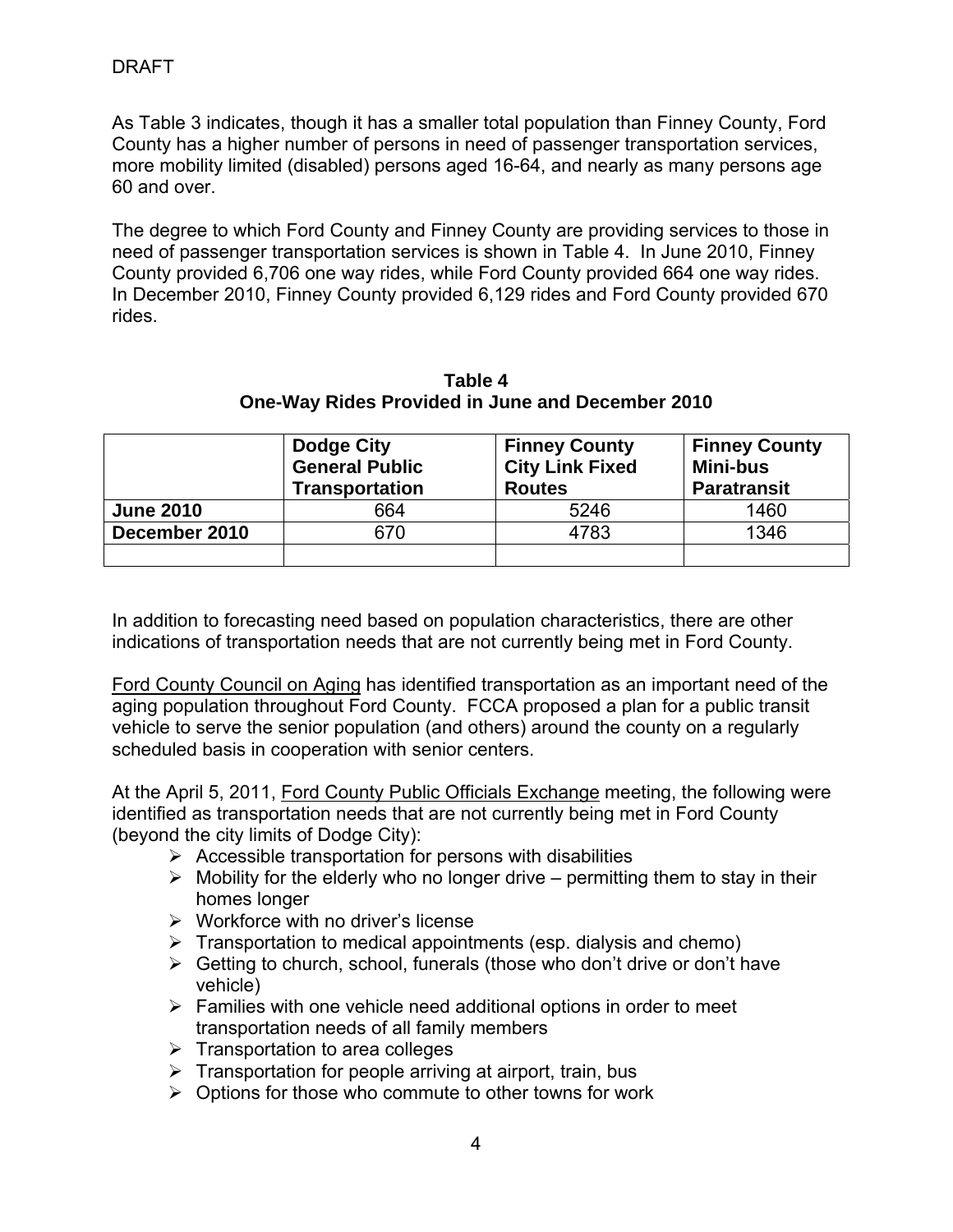At an April 16, 2011, Community Dinner in Bloom, the following information was gathered about transportation needs and also transportation options that might be supported by a Dodge City/Ford County transportation system:

- $\triangleright$  Lighthouse Baptist Church in Bloom has a bus (not wheelchair accessible) which they have used in the past to organize a weekly trip to Dodge City. When gas prices were high, this was an option that people took advantage of. When gas prices fell, the bus trips were no longer utilized. Pastor Allen of Lighthouse Baptist Church indicated that having access to lower cost liability insurance would make it possible to provide this service again if there is demand. However, they do need a wheelchair accessible bus to meet the needs of some residents.
- $\triangleright$  SRS will arrange medical transportation for Medicaid eligible clients, so they no longer pay mileage for personal transportation.
- $\triangleright$  The residents of Bloom utilize services in Dodge City, Minneola, Pratt, and Meade, so it isn't clear precisely which location(s) would be best for a weekly bus trip.
- ¾ The Minneola Senior Center organizes bus trips to Meade, so it might be valuable to connect to that service.
- $\triangleright$  It was noted in this meeting that there are not enough handicapped parking places at the new Events Center in Dodge City.

This input suggests that a scheduled weekly bus service might well work for small communities, since Lighthouse Baptist Church has successfully provided a weekly service in the past. This is very similar to the plan suggested by the FCCA (with the help of Charles Sellens who designed similar service in other counties). On April 28, 2011, at the Senior Expo in Dodge City (organized by the South West Kansas Area Agency on Aging), the Mobility Manager met with representatives from Meade County and Kiowa County and learned the following:

- $\triangleright$  Transportation is currently being provided by numerous nursing homes, assisted living facilities, mental health facilities and others for their own clients and residents (e.g. Meade Nursing Home, Greensburg Assisted Living Facility, Iroquois Center). Might it be possible for others in the community to utilize those services?
- $\triangleright$  The new Bee Line Express services provide daily eastbound and westbound service between Wichita, Kingman, Pratt, Greensburg, Dodge City, Garden City, and Syracuse. This service might be better utilized if it were marketed, and also linked to transportation once in those communities.
- $\triangleright$  More carpools and volunteer drivers might be organized if mileage reimbursement were available.
- ¾ Vehicles owned by Senior Centers in these counties are expensive to insure and to maintain, and are utilized about once weekly. It was suggested that these vehicles might be more fully utilized if they were owned, insured, and maintained by some centralized transportation entity, but made available to the Senior Centers on an as-needed or regularly scheduled basis.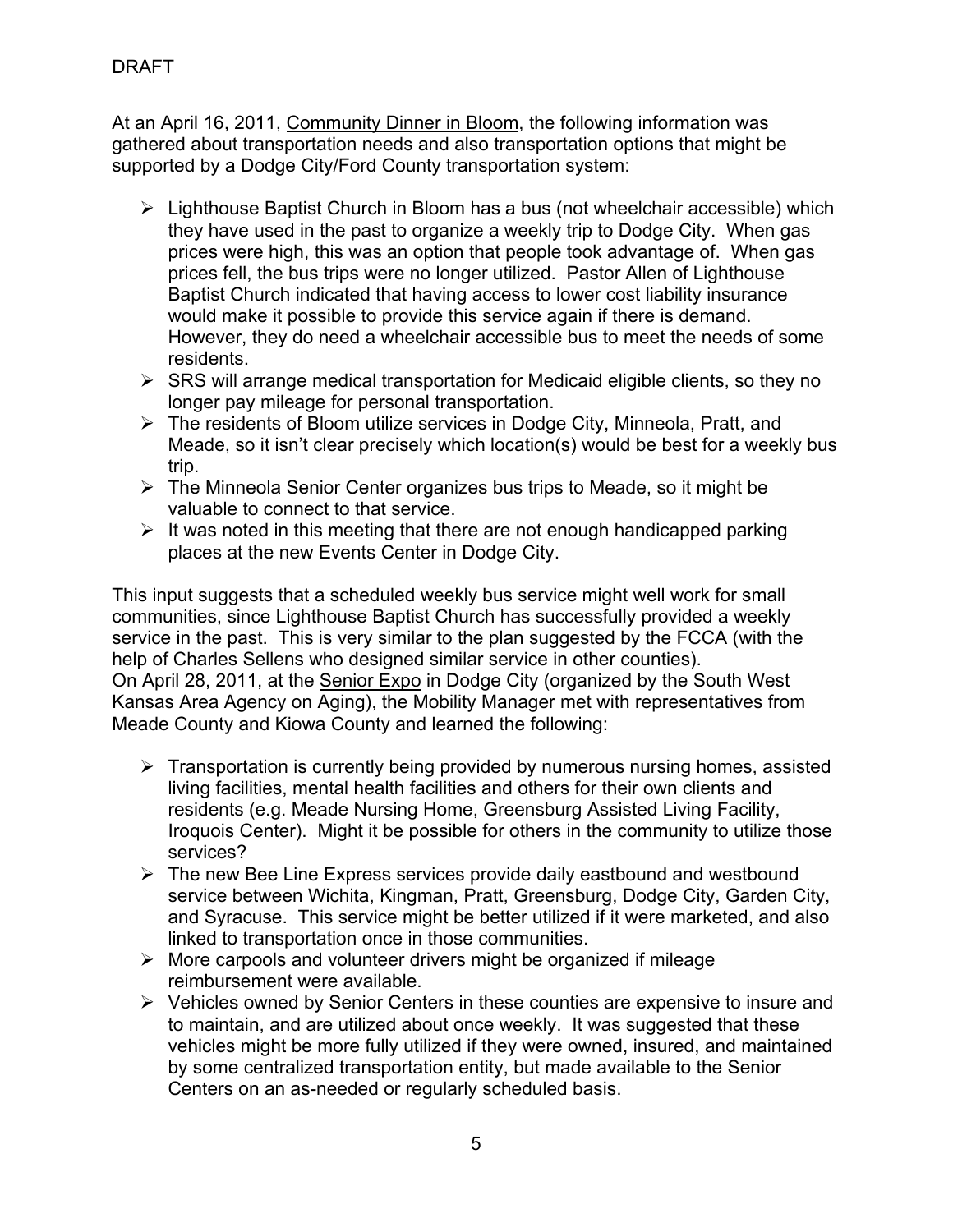$\triangleright$  Senior Centers sometimes need access to larger buses for specially organized excursions, something they might do about four to six times a year. Currently, it is necessary to charter a bus from Wichita which is prohibitively expensive. It was suggested that activities buses owned by local school districts or colleges might be the perfect solution if the Senior Centers were to be able to schedule access or charter those buses.

At a May 9, 2011, meeting with Debbie Allen, the executive director of RSVP (Retired Senior Volunteer Program) shared the following information:

- $\triangleright$  Access to an insurance pool might lower her costs in purchasing excess liability coverage for cars, volunteer driver, and passenger.
- $\triangleright$  RSVP recruits volunteers from the age 55+ population in the seven county region of Ford, Kiowa, Edwards, Gray, Meade, Clark, and Hodgeman. They try to coordinate with other entities which recruit volunteers in the <55 population (e.g. Ford County Volunteer Agency).
- $\triangleright$  They could use assistance in recruiting volunteer drivers in these areas as well as donations to cover mileage reimbursements for drivers (25 cents per mile).
- $\triangleright$  It would help to have a single centralized number to call for information or access to all transportation options. Currently it is difficult to locate transportation services provided by so many different entities.

Large employers in Ford County have been participating in the Transportation Breakthrough Team since its inception, and conversations have begun with those large employers about the need for providing job access public transportation services.

- $\triangleright$  Cargill surveyed their employees and found that 60% said they would be interested in taking public transportation to their jobs.
- $\triangleright$  We are looking at ways in which the employers can help support the provision of such job access service by helping meet the local match required for U.S.C. 49- 5316 grants which would help support provision of this service.

### **B. Inventory of available services**

The philosophy of *Mobility Management* is that of coordinating a community wide transportation network with multiple operating partners. Developing such a network requires an inventory of transportation services that are available throughout the area. Some of these services are for-profit businesses, many are nonprofit or volunteer services, and many are limited to a specific population or client group. By developing collaborations and contracts for service it might be possible to utilize some of these services in creative new ways.

An inventory of all transportation options and services is under development. The intent is to capture all options in a single database in order to facilitate future collaboration and coordination. Though not yet complete, the inventory includes the following: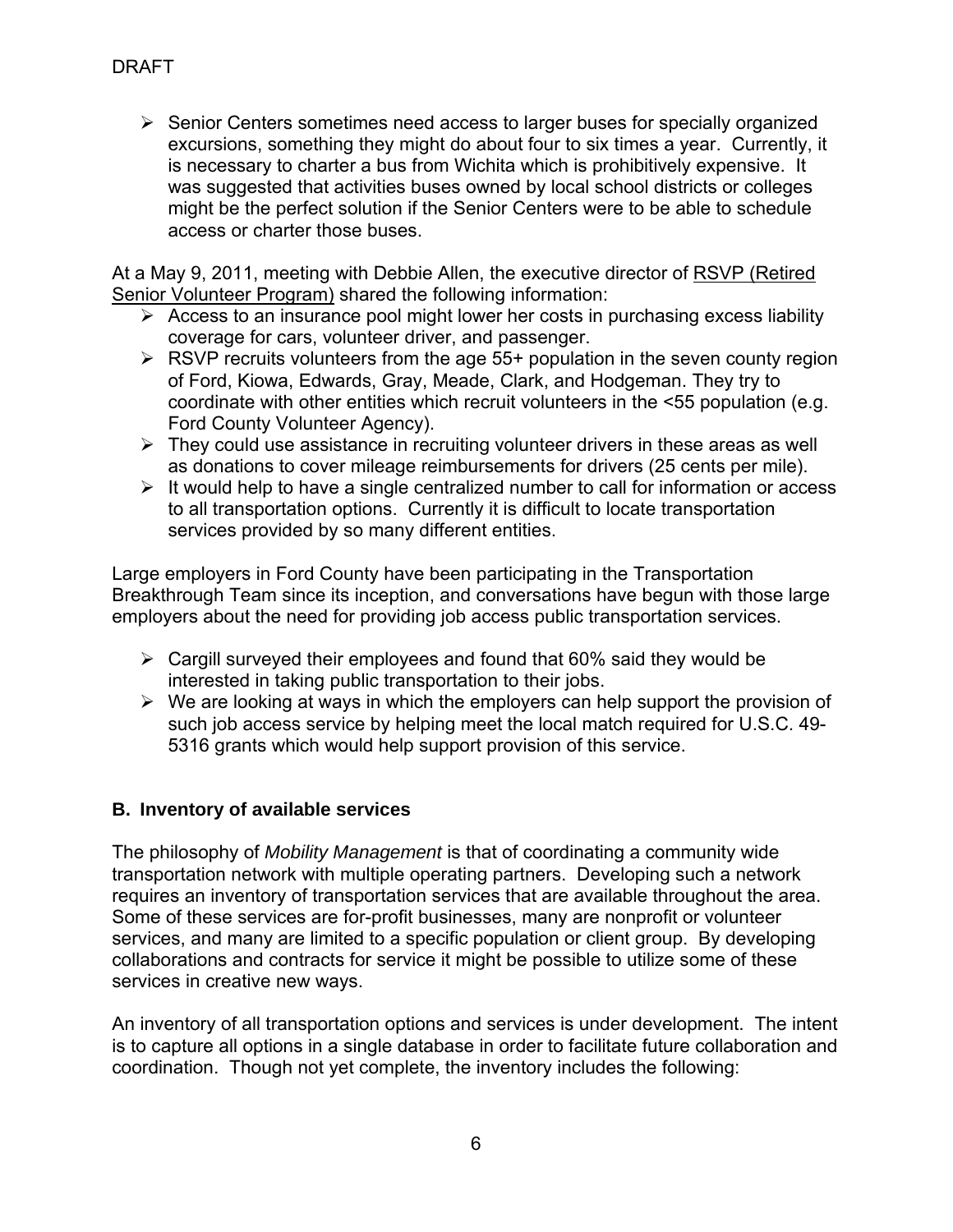General Public Transportation - Demand-response service within Dodge City Taxis (Leo's, Stagecoach, LaFamilia)

 Regional bus services (Wichita-Pueblo Bee Line; El Paso route) Trains and Airlines

Volunteer Programs

- RSVP (Retired Senior Volunteer Program) organizes rides using volunteers
- Senior Companions provides volunteers for a variety of services needed by seniors, including transportation
- Ford County Volunteers recruits <55 volunteers and coordinates with RSVP

Social service and behavioral health agencies provide transportation for clients

- Arrowhead West (provides all transportation for their ≈ 100 clients)
- New Chance
- Youthville

Non-emergency medical transportation (NEMT) – Available through SRS for Medicaid clients. They have contracts with the following area providers:

| J & J Transportation                   | Dodge City         |
|----------------------------------------|--------------------|
| <b>Sunflower Diversified SS</b>        | <b>Great Bend</b>  |
| Angel Transportation & Care            | Hays               |
| Good Samaritan                         | Liberal            |
| Sensitive Home Care                    | Liberal            |
| T.W. Bosline                           | <b>Garden City</b> |
| <b>Sunflower Home Health</b>           | <b>Garden City</b> |
| Convention and Violters Dureau Trollow |                    |

Convention and Visitors Bureau Trolley

Casino shuttle

Hotel shuttles

 Nursing homes/retirement communities provide transportation for their residents Some senior centers and local communities have vans or buses Churches

School Districts – regular school buses and special activities buses

### **C: First Steps in Expanding Mobility Options**

Though a fully developed Comprehensive Mobility Plan will require additional strategic planning and the involvement of many stakeholders and decision makers, the first steps in expanding transportation options have been taken, including efforts to acquire additional transportation vehicles.

Dodge City, partnering with Ford County, has been awarded U.S.C. 49-5311 funds for a new 6 passenger van to replace our aging van (which would be kept for back-up), and a new 20 passenger bus to be utilized in expanding service into Ford County. Ford County and Dodge City will both contribute to the local match. These buses will not actually arrive to be put into service until mid-2012. We have also purchased a good used 16 passenger bus (wheelchair accessible) to add to our 5311 General Public Transportation fleet. With this used 16 passenger bus we can begin a pilot project of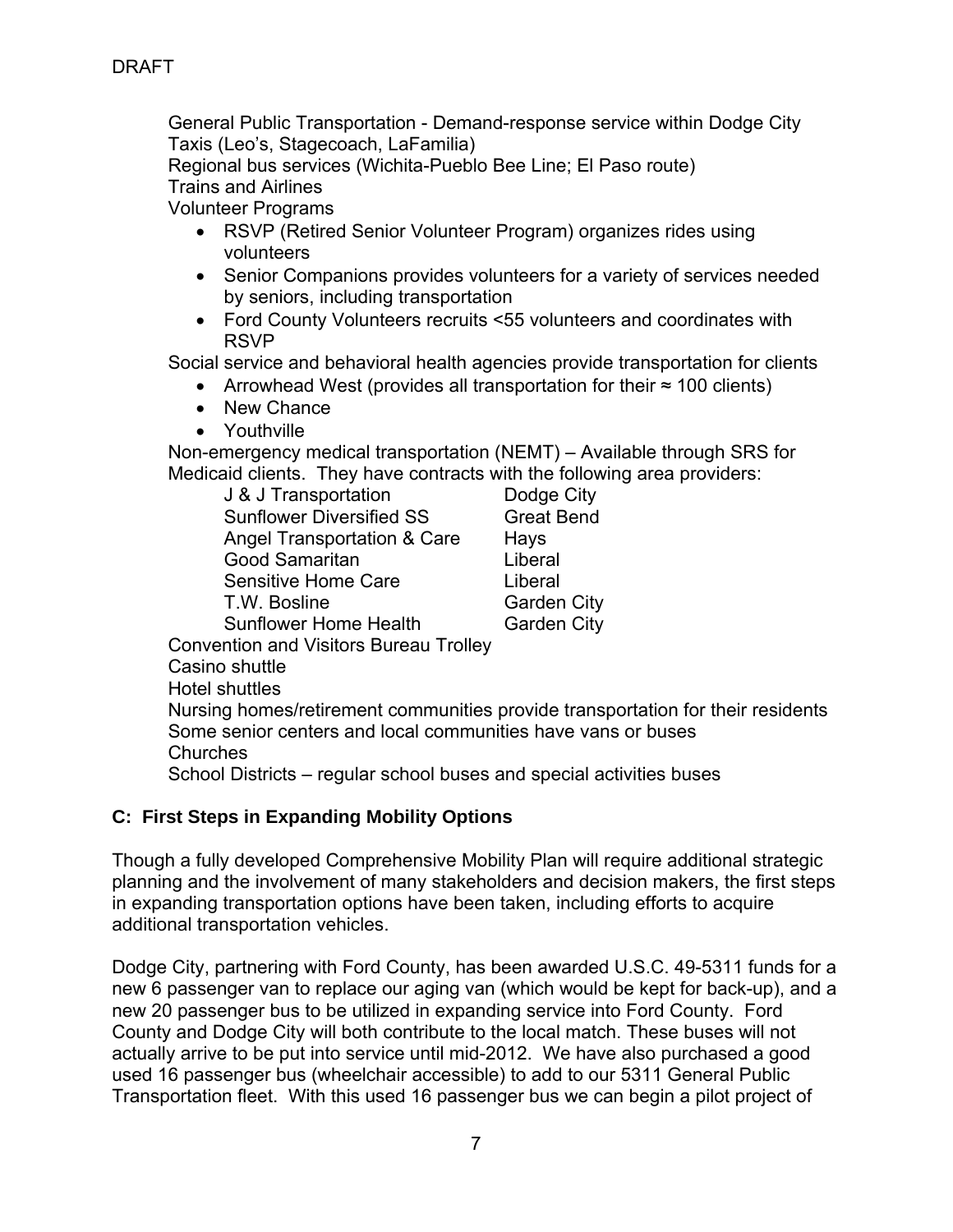providing service to outlying areas of Ford County, initially based on a design proposed by the Ford County Council on Aging.<sup>[5](#page-8-0)</sup> Thus our current fleet is:

| <b>Type of</b><br><b>Service</b>                       | Year/<br>Make/<br><b>Model</b>                            | <b>Mileage</b> | <b>Condition</b> | Average<br>monthly<br>ridership | Average<br>monthly<br>mileage | # hours<br>in use<br>monthly |
|--------------------------------------------------------|-----------------------------------------------------------|----------------|------------------|---------------------------------|-------------------------------|------------------------------|
| Ford<br>County<br><b>Pilot</b><br>Project              | 2004<br>Chevy<br>6<br>passenger<br>van (wc<br>accessible) | 117,800        | Fair             | 350                             | 1400                          | 88                           |
| Demand-<br>Response<br>Dodge<br>City                   | 2005 Ford<br>12 psgr<br>bus<br>(wc<br>accessible)         | 80,300         | Fair             | 300                             | 1300                          | 84                           |
| Contract<br><b>Services</b><br><b>Pilot</b><br>Project | 2000<br>Coach 16<br>passenger<br>$bus^6$                  | 72,000         |                  |                                 |                               |                              |
| <b>Arrives</b><br>2012                                 | 20126<br>psgr van<br>(wc<br>accessible)                   |                | <b>New</b>       |                                 |                               |                              |
| <b>Arrives</b><br>2012                                 | 2012 20<br>psgr bus<br>(wc<br>accessible)                 |                | <b>New</b>       |                                 |                               |                              |

**Table 5 General Public Transportation Fleet 2011 - 2012** 

Because it appears that our existing demand-response service could be provided with just one vehicle and driver, we also plan to re-deploy the second vehicle to providing a different kind of service through a pilot project. Again we will seek input from stakeholders throughout the community in order to determine exactly what that pilot project might look like.

<span id="page-8-0"></span> 5 FCCA member, Charles Sellens, spearheaded the development of this proposed plan based on experience with similar programs in two other counties.

<span id="page-8-1"></span> $6$  This vehicle was purchased in April 2011, for \$532 (local match) from another KDOT provider. It will be operated using part time drivers, with operating expenses eligible for 50% federal and 20% state reimbursement.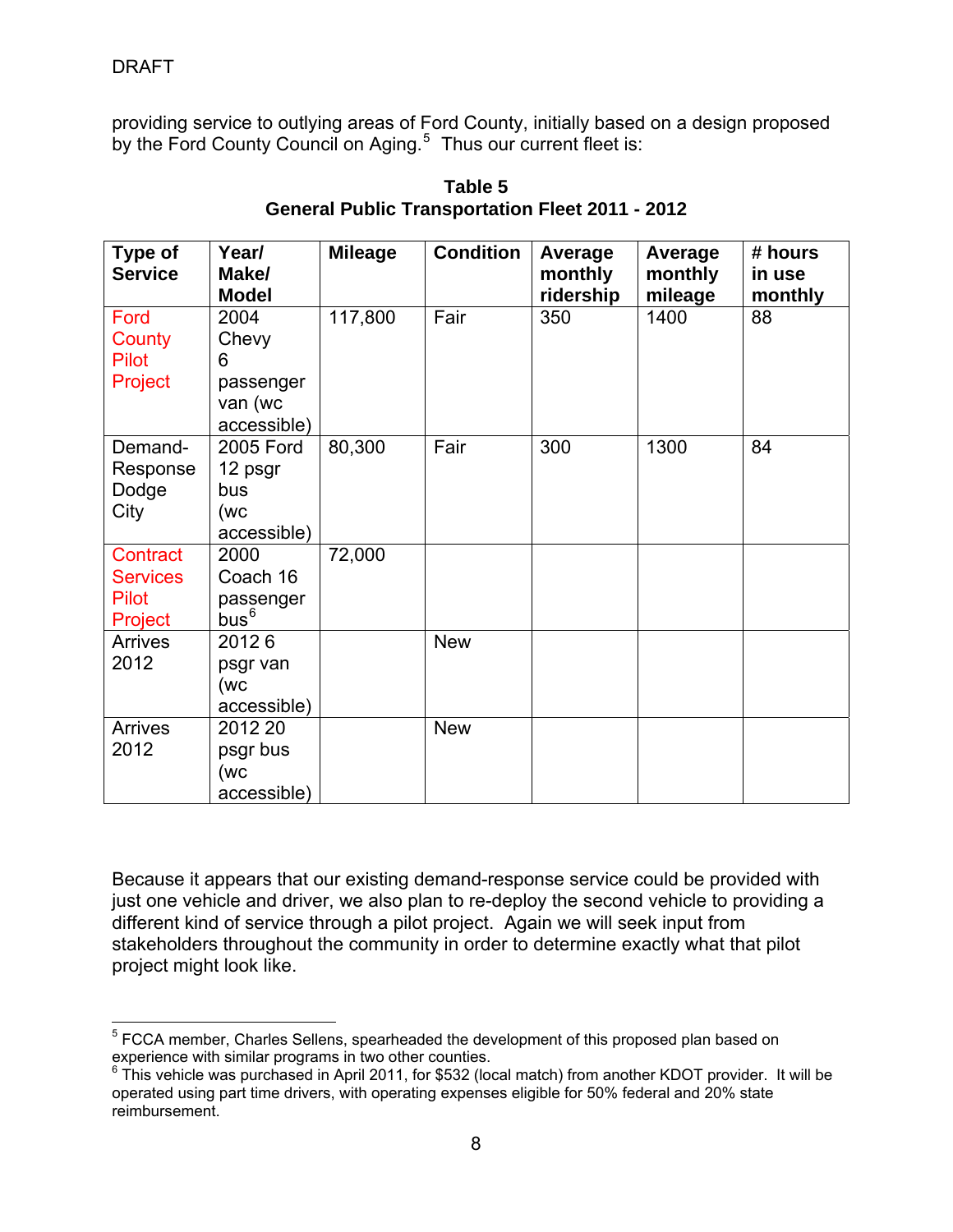# **Mobility Plan for 2011 and Beyond**

As indicated earlier, many stakeholders need to be brought into the development of a Comprehensive Mobility Plan for Ford County and beyond, providing mobility linkages in the Southwest Kansas region. We can develop some pilot projects in 2011, but need to be looking ahead to a larger vision for meeting the significant mobility needs in our communities. This Mobility Plan needs to envision effective high quality service for a range of customers, make efficient use of taxpayer and other financial resources, maximize use of existing resources, and develop a functional system for moving people around in our area by linking various transportation options.

There are three different approaches for us to consider in developing a transportation system:

- 1. Becoming a Full Service Provider
- 2. Taking a Collaborative Approach by providing a structure or framework within which multiple agencies/providers can coordinate their efforts
- 3. Making use of Extensive Contracting in which multiple service providers are coordinated through contracts for service.

The Mobility Management philosophy in a rural area like Southwest Kansas leans toward the Collaborative Approach because this provides the greatest degree of flexibility in providers and the types of services that can be offered, including volunteers. Not only is this more likely to be able to meet the unique needs of different populations, but it will also create synergies among the many different ways in which mobility is provided in our communities.

Utilizing the Transportation Breakthrough Team and bringing additional stakeholders to the table, the next steps in developing a **Comprehensive Mobility Management Plan** will be completed by **August 1, 2011**. This plan will:

- Articulate the vision, mission, and business case for a Mobility Management Plan that encompasses Ford County and gives consideration to regional linkages
- Involve the public and various stakeholder groups in determining needs and appropriate strategies for meeting those needs
- Develop a phased succession of strategies for delivering transportation services to meet a broad range of customer needs (e.g. see Table 6)
- Coordinate and make better use of existing resources
- Establish clear milestones for success and metrics for measuring the quality, quantity, and cost-effectiveness of transportation services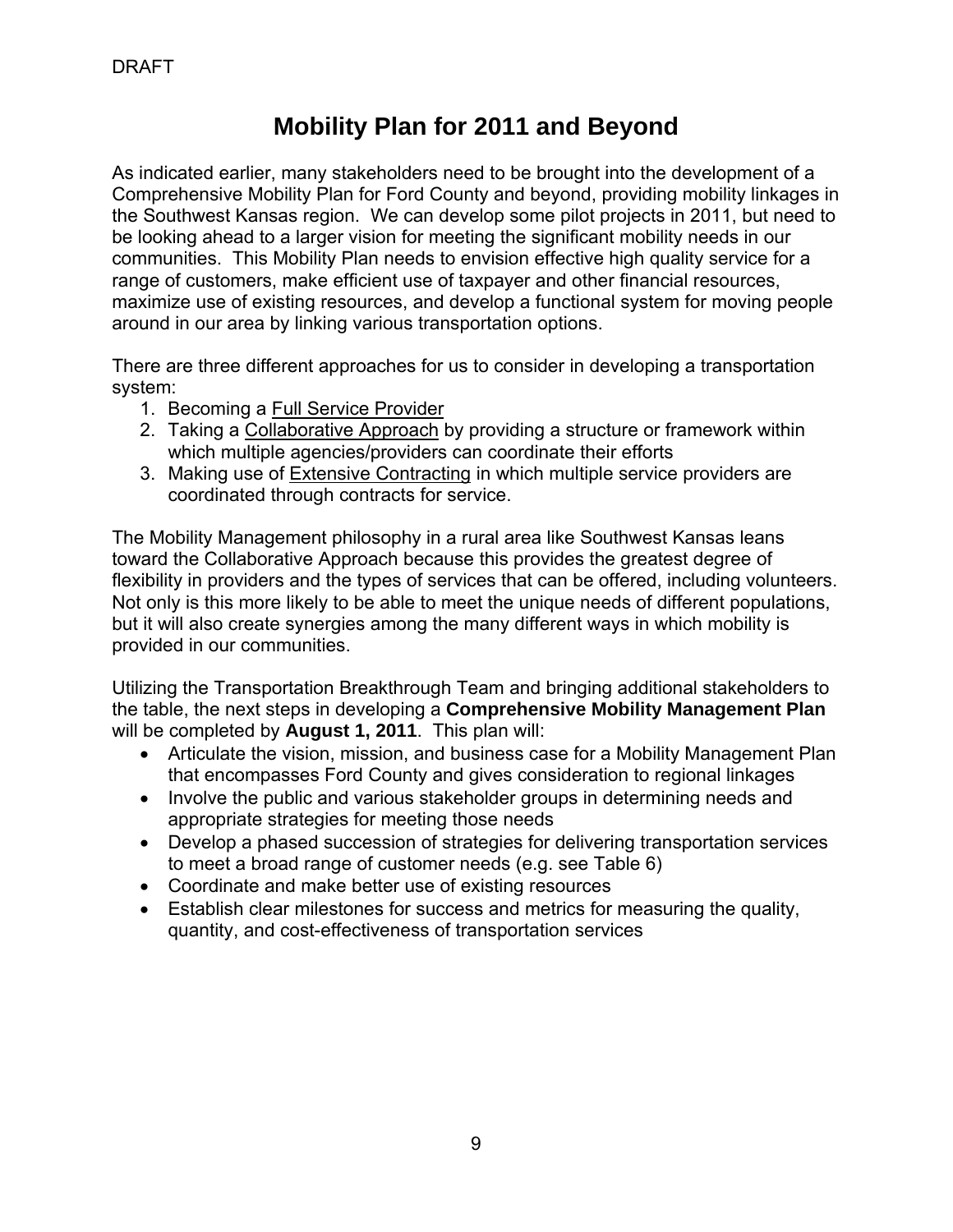| <b>Provider</b> | Type of            | Type of          | Year/             | Average   | Average | # hours |
|-----------------|--------------------|------------------|-------------------|-----------|---------|---------|
|                 | <b>Service</b>     | <b>Service</b>   | <b>Make/Model</b> | monthly   | monthly | in use  |
|                 | 2011               | 2012             | (mileage)         | ridership | mileage | monthly |
| General         | Pilot:             | Back-up          | 2004 Chevy        | 350       | 1400    | 88      |
| <b>Public</b>   | Ford               | For public       | 6 passenger       |           |         |         |
| Transportation  | County             | transit          | van               |           |         |         |
|                 | Route <sup>'</sup> |                  | (117, 800)        |           |         |         |
| General         |                    | Ford             | 20126             |           |         |         |
| <b>Public</b>   | <b>NA</b>          | County           | passenger         |           |         |         |
| Transportation  |                    | Route            | van (new)         |           |         |         |
| General         | Demand-            | Demand-          | 2005 Ford         | 300       | 1300    | 84      |
| Public          | Response           | Response         | 12                |           |         |         |
| Transportation  | Dodge              | Dodge            | passenger         |           |         |         |
|                 | City               | City             | bus (80,300)      |           |         |         |
| General         | Pilot:             | <b>Service</b>   | 2000              |           |         |         |
| <b>Public</b>   | <b>Service</b>     | <b>Contracts</b> | Diamond 16        |           |         |         |
| Transportation  | <b>Contracts</b>   |                  | passenger         |           |         |         |
|                 |                    |                  | bus <sup>8</sup>  |           |         |         |
|                 |                    |                  | (72,000)          |           |         |         |
| General         |                    | <b>Service</b>   | 2012 20           |           |         |         |
| <b>Public</b>   | <b>NA</b>          | <b>Contracts</b> | passenger         |           |         |         |
| Transportation  |                    |                  | bus (New)         |           |         |         |

### **Table 6: Phased In Service 2011- 2012 General Public Transportation**

### **Phase 1 – Revise use of existing General Public Transportation Resources**

- **One Demand-Response Vehicle serving Dodge City**
- **One Vehicle Serving Ford County using FCCA plan as a starting point**

Currently our General Public Transportation system consists of two vehicles and two full time drivers operating exclusively within the city limits of Dodge City. Having analyzed our usage data, we believe that we can serve our existing demand-response client base using a single vehicle and single driver. The second vehicle and full time driver will begin a pilot program serving Ford County communities. We will initially be guided by a plan proposed by the Ford County Council on Aging (see Appendix 2), and adapt the plan as experience determines changes should be made. The plan is based on the premise that people within the communities can best determine where the riders want to go, and thus each community would have a representative responsible for developing

<span id="page-10-0"></span> $\overline{a}$ <sup>7</sup> This pilot will utilize the FCCA Plan (see Appendix 2) for serving the various Ford County communities; the plan will be adjusted as experience dictates.

<span id="page-10-1"></span> $8$  This vehicle was purchased in April 2011 for \$534 (local match – 20% of fair market value) from another KDOT provider. It will be operated using part time drivers, with operating expenses eligible for 50% federal and 18% state reimbursement from U.S.C 49-5311.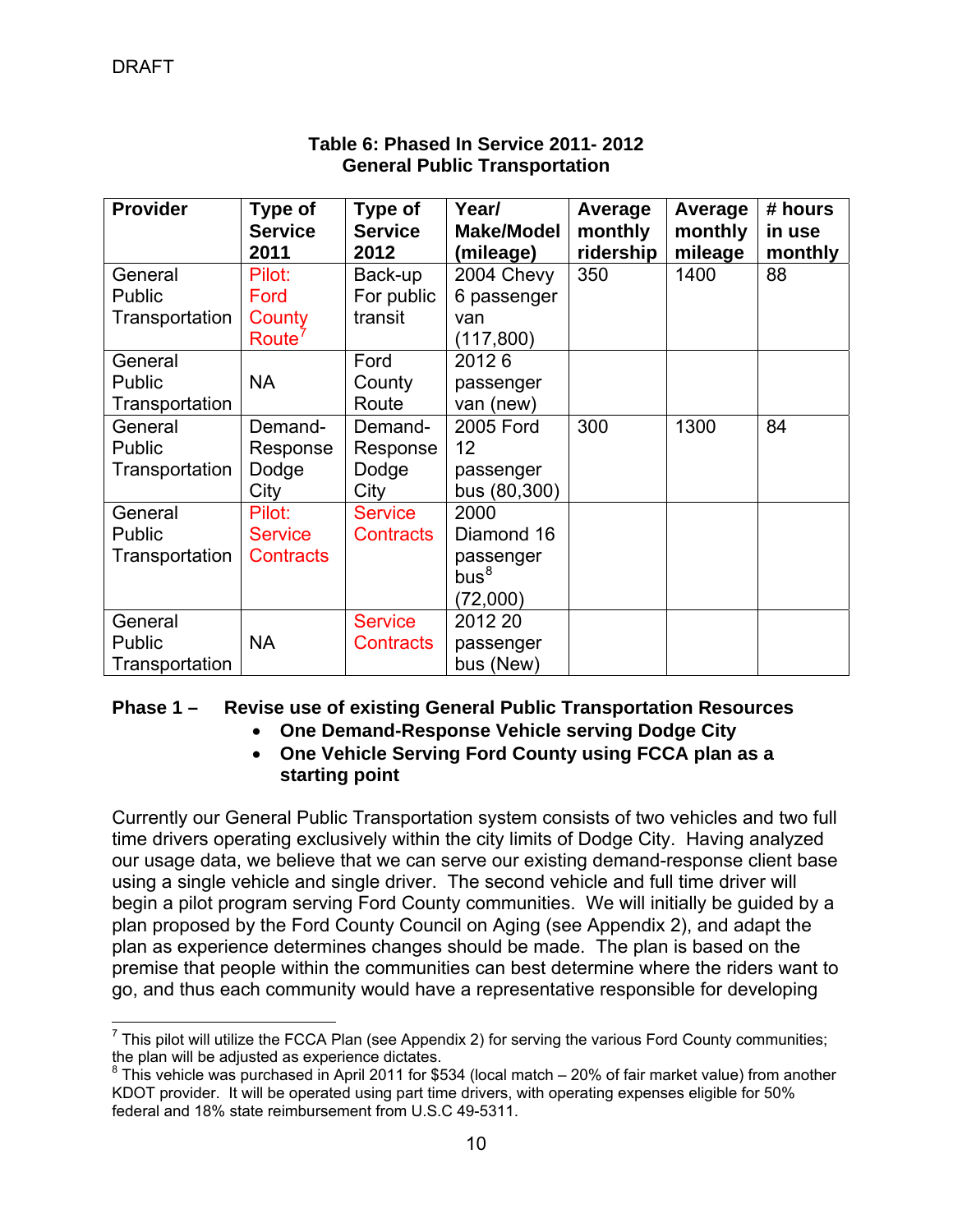ridership and determining destinations on the weekly service. The FCCA plan suggests that representatives of these towns on the FCCA board might fill this role in their home communities.

**Goal 1** - provide wheelchair accessible public transportation one day per week to residents in the areas of Bloom, Bucklin, Ford, Kingsdown, Spearville and Wright. **Goal 2** – increase number of one-way rides provided per month as compared to previous year's statistics.

**Budget Implications:** Operating costs will increase as existing vehicles will be driven more miles and marketing costs will increase as information about new service is disseminated. 68% of these costs will be reimbursed by the 5311 grant. The local match of 32% will be shared by Ford County and the City of Dodge City, and has already been budgeted.

| <b>Operating Costs</b><br>$7/1/11 - 6/30/12$ | 5311<br><b>Reimbursement</b> | Dodge City | <b>Ford County</b> |
|----------------------------------------------|------------------------------|------------|--------------------|
| \$125,000                                    | \$85,000                     | \$28,000   | \$12,000           |

#### **Phase 2: Initiate a Pilot for providing Contract Services utilizing recently acquired used 16 passenger bus with part-time drivers.**

Many different local and regional entities (e.g. senior centers; nursing homes; assisted living facilities) need wheelchair accessible vehicles to transport clients to medical appointments or to social and recreational events. Currently many maintain a vehicle for these occasional services and rely on staff or volunteer drivers. They might find it more cost effective to contract for those occasional transportation needs, and no longer need to own, insure, and maintain a vehicle. In addition, Medicaid clients are provided non-emergency medical transportation to doctor's appointments. The statewide broker for those services contracts with local providers to provide those rides. We will explore whether providing those rides can be an income stream for the transportation services, while also providing high quality service to local residents.

**Goal 1:** Provide cost effective high quality contract services to local and regional entities needing wheelchair accessible transportation, including services through the state broker for non-emergency medical transport.

**Goal 2:** Create an income stream to help meet local match for operating other public transportation options in Dodge City and Ford County.

**Budget Implications:** We received a 5311 grant to operate a new 20 passenger bus. Grant funds are available July 1, 2011, even though the new bus will not be available until mid-2012 because of KDOT purchasing processes. We will be able to utilize those grant funds to operate the recently acquired used 16 passenger bus. 68% of the operating costs will be reimbursed through the 5311 grant. The 32% local match will be shared by Ford County and the City of Dodge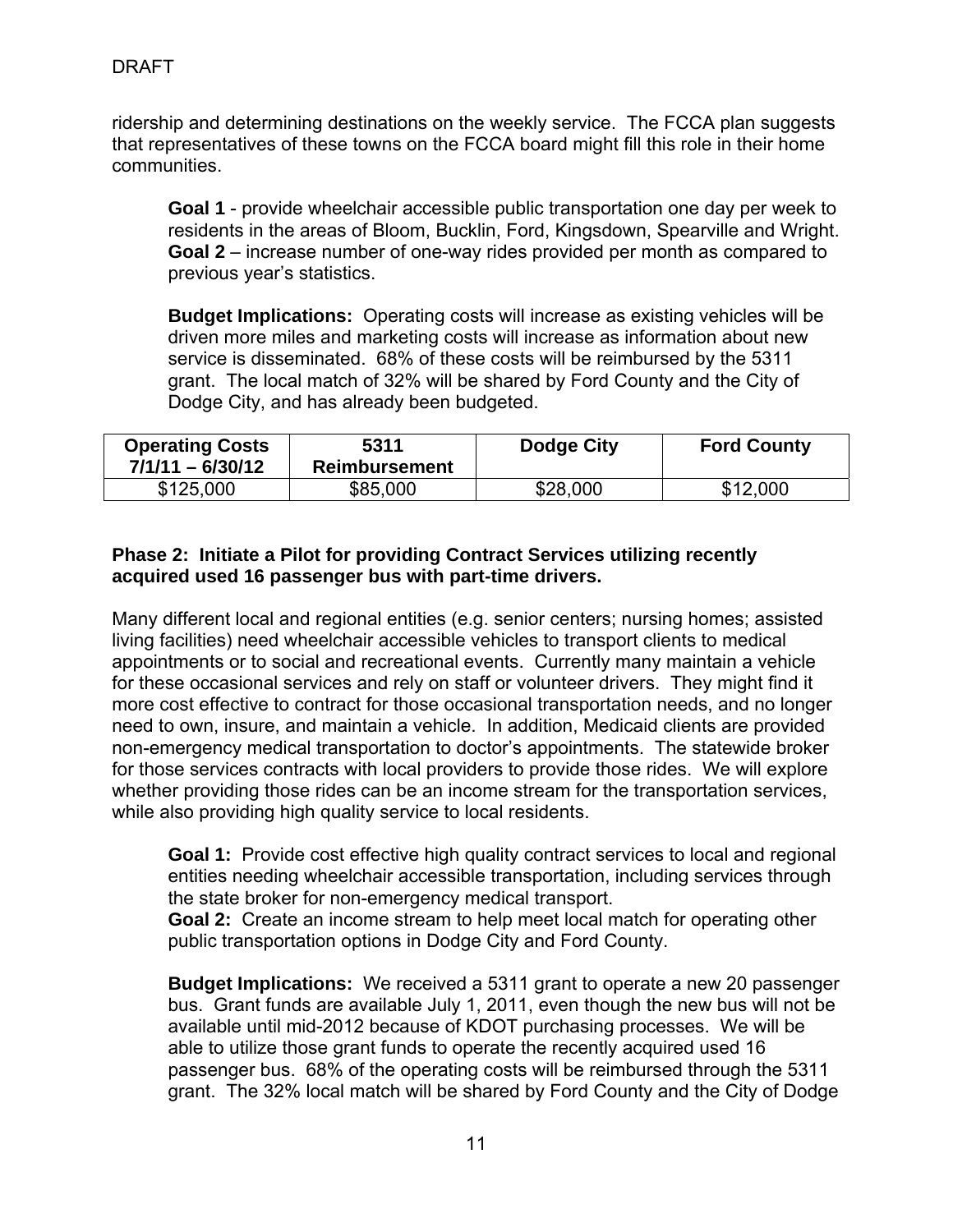City, and has already been budgeted. Income from the service contracts can be used to meet the local match for operating and administrative costs.

| <b>Operating</b><br><b>Costs</b><br>$7/1/11 - 6/30/12$ | 5311<br>Reimbursement | <b>Service</b><br><b>Contract</b><br><b>Income</b> | Dodge City | <b>Ford County</b> |
|--------------------------------------------------------|-----------------------|----------------------------------------------------|------------|--------------------|
| \$50,000                                               | \$17,000              | \$25,000                                           | \$6,200    | \$1,800            |

#### **Phase 3: Initiate collaborative mobility efforts with counties surrounding Ford County (Clark, Gray, Hodgeman, Edwards, Meade, Kiowa), and with large local employers.**

Rural counties surrounding Ford County are seeking to develop collaborative ways of providing transportation options for their residents needing access to retail and medical centers. Consultation with agencies in those counties indicates that while vans and small buses are available in the communities, the difficulty is in insuring, maintaining, and operating those vehicles which might be used just once a week or less. These vehicles were often purchased through KDOT's 5311 grant program, but then the agencies opted out of participation in the grant program because of the administrative burden of maintaining compliance. It might be possible to develop a regional transportation hub in Ford County through which a single entity participates in the 5311 grant program on behalf of a multi-county collaborative. This entity would own, operate and administratively manage vehicles providing transportation in a multi-county area. Agencies or governmental entities in these more rural areas would pay their share of the operating costs (including local match for grant applications) and would have access to transportation through the regional administrative entity. This would reduce their burden of owning and operating their own vehicle and would increase flexibility in the transportation they could access through the regional administrative entity. For Ford County and Dodge City, this could mean used vehicles from surrounding counties might be acquired for the 5311 fleet, making it possible to create and operate a more robust public transportation system, including the possibility of a fixed route system in Dodge City. It could also mean more visits to Dodge City from residents of surrounding counties who would now have access to new transportation options.

Collaboration with local employers (especially large employers such as Cargill and National Beef) would allow the development of transportation options for employees. In particular, we might explore options such as van pools in which publicly owned vans are provided to groups of commuters who organize van pools which thus provide transportation for those who do not have their own vehicles, as well as reducing the number of cars commuting and parking each day. Such a system could be the result of a partnership between the employers and the City/County, with commuters also paying a significant share of the cost.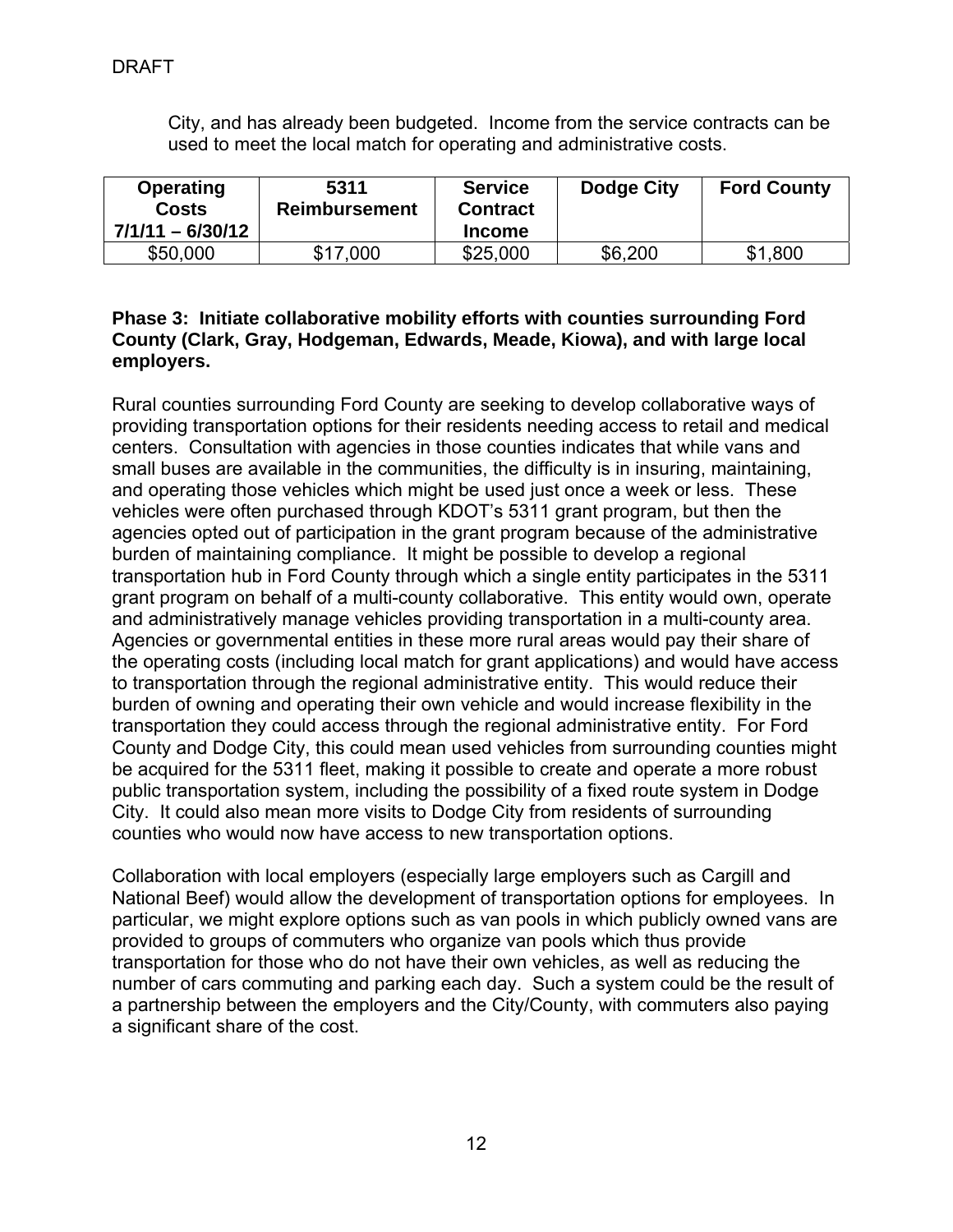**Goal 1:** By working collaboratively with other agencies (e.g. RSVP, senior centers) expand mobility options and the number of rides provided to residents in counties surrounding Ford County.

**Goal 2:** By working collaboratively with large employers (e.g. Cargill and National Beef) expand transportation options and the number of rides provided to residents/employees in Dodge City and Ford County.

**Goal 3:** Increase accessibility to Ford County businesses, including medical facilities, retail businesses, the casino and events center.

**Goal 4:** Acquire vehicles underutilized by agencies in surrounding counties and put them to use in developing a more robust mobility system in Ford County and the surrounding region.

**Budget implications:** Initial collaborative efforts will be budget neutral. Further along, budget impacts will be shared equitably among participating agencies, governmental entities and riders.

**Economic Development Impact:** Studies of economic impact confirm that every \$1 spent on public transportation, yields \$3 in economic impact to the local economy.

#### **Table 7: Services of Other Providers: Collaborations to expand ridership or make more cost effective**

| <b>Provider</b>                               | <b>Type of</b><br><b>Service</b>                                                                                                                                              | Average<br>monthly<br>ridership | Average<br>monthly<br>mileage | # hours in use<br>monthly |
|-----------------------------------------------|-------------------------------------------------------------------------------------------------------------------------------------------------------------------------------|---------------------------------|-------------------------------|---------------------------|
| <b>General Public</b><br>Transportation       | "One Call, One<br>Click" for all<br>transportation<br>options;<br>Transportation<br>brokerage<br>system;<br>Marketing and<br>community<br>education; trip<br>planning systems |                                 |                               |                           |
| RSVP - 7 county<br>area around Ford<br>County | 55+ volunteers;<br>Reimbursement<br>for providing<br>transportation                                                                                                           |                                 |                               |                           |
| Ford County<br><b>Volunteer Center</b>        | <55 volunteers<br>Reimbursement<br>for providing<br>transportation                                                                                                            |                                 |                               |                           |
| <b>SRS</b>                                    | Nonemergency<br>Medical<br>Transportation for<br><b>Medicaid clients</b>                                                                                                      |                                 |                               |                           |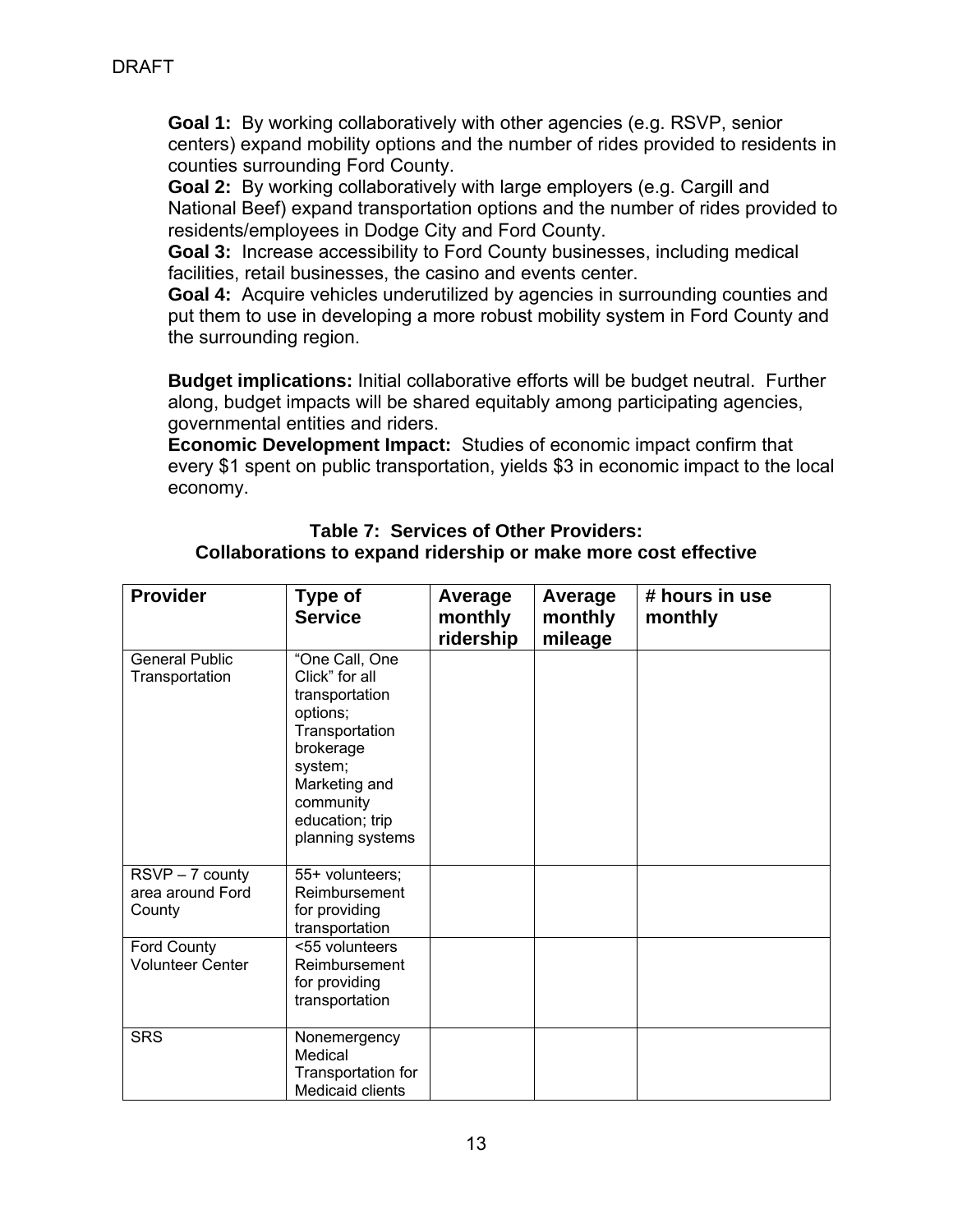| Senior Centers;<br>other community<br>agencies in 7 county<br>area | Expand use of<br>underutilized<br>vehicles by<br>pooling vehicles |  |  |
|--------------------------------------------------------------------|-------------------------------------------------------------------|--|--|
| Agencies providing<br>transportation only<br>for clients           | Explore<br>possibilities of<br>including public<br>riders         |  |  |
| <b>General Public</b><br>Transportation and<br>Large Employers     | Van Pools                                                         |  |  |

### **Phase 4: Establish a deviated fixed route public transportation system in Dodge City / Ford County similar to that in Garden City / Finney County.**

Utilizing accepted forecasting techniques (refer to Table 3) Ford County has 7,168 persons who need transportation services because they live in households with no vehicles, or in households with incomes below the poverty level. In addition, there are 487 disabled adults <65 and 4,400 persons >65, some of whom will no longer be able to drive and will need transportation assistance in order to remain in their homes longer (i.e. to "age in place"). The presence of Dodge City Community College and other higher education entities is another indicator that public transportation will be utilized if it is available. These forecasting tools indicate that the need for public transportation is greater in Ford County than it is in Finney County which provides more than 5,000 rides each month on its fixed route system.

Providing a deviated fixed route system in Dodge City is a possibility which should be considered. It could enhance accessibility to retail, educational, and medical facilities for the many residents with limited mobility options. It could also enhance economic synergy between the Casino/Events Center/Tourism and Main Street in downtown Dodge City. Providing visitors to our community with accessible transportation linkages to local retail, tourism, and service destinations through a reliable bus system would enhance the economic impact of their visits to our community.

Experience of other communities such as Garden City, Hutchinson, and Salina indicate that in order for a fixed route to be successful there needs to be sufficient service to reach every stop once an hour, and to cover all of the major residential areas as well as the medical, educational, recreational, governmental and retail destinations. All the communities mentioned above have 4 bus routes on their fixed route system.

Goal 1: Create a deviated<sup>[9](#page-14-0)</sup> fixed route bus system serving residential, retail, recreational, tourism, medical, governmental and educational destinations, with

<span id="page-14-0"></span> $\overline{a}$  $9$  A deviated fixed route allows for short deviations from fixed routes to meet the individual needs of riders. If a fixed route system is chosen (i.e. deviations are not available), then KDOT regulations require that a separate Paratransit system be available, operating at the same times as the fixed route system.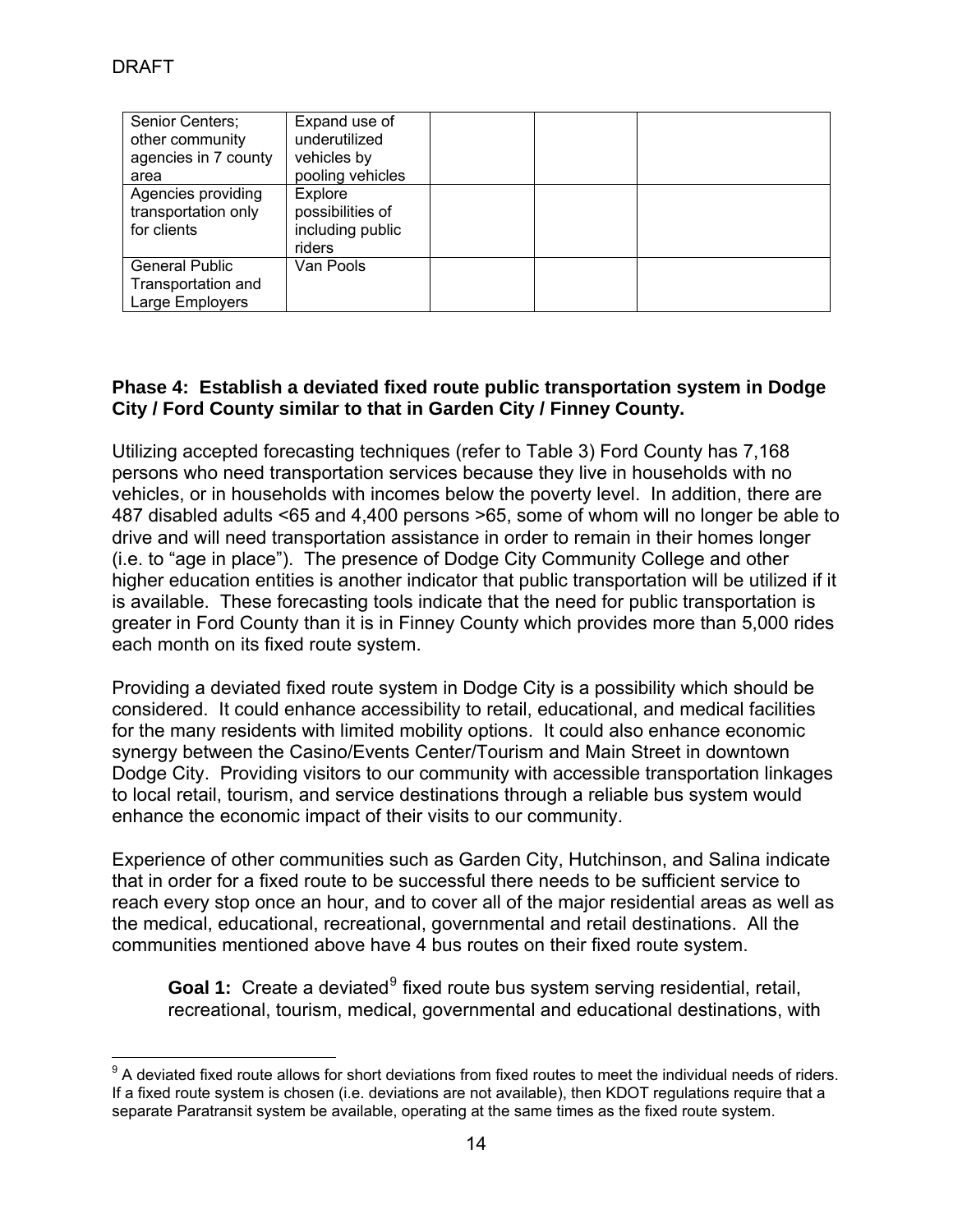DRAFT

fixed stops hourly<sup>[10](#page-15-0)</sup> in each location. Within the first year ridership should exceed 5000 per month.

**Budget Implications:** Though a detailed budget analysis is not yet available, the following information should provide insight. In area communities with fixed route or deviated fixed route bus systems, city and county budget contributions this year are as follows:

| <b>Community Bus Service</b>                        | <b>City Contribution</b> | <b>County Contribution</b>        |
|-----------------------------------------------------|--------------------------|-----------------------------------|
| FIT – Finney County Transit   Garden City \$203,040 |                          | Finney County \$63,538            |
| RCAT – Reno County Area   Hutchinson                | $-0-$                    | Reno County \$320,000             |
| Transportation                                      |                          | (\$67,700 from elderly mill levy) |
| CityGo - Salina                                     | Salina \$425,200         | Saline County -0-                 |

The shortest possible timeline for launching a deviated fixed route bus system in Dodge City / Ford County would be as follows:

January 2012 – KDOT 5311 grant submission requesting five 20 passenger buses to serve a 4 route service in Dodge City/Ford County (with one bus for back-up). This grant request would be for a capital investment of \$340,000 with 80% covered by 5311 grant and 20% by local match. Some operating costs might also be requested, though the deviated fixed route system would not launch until Spring 2013.

May 2012 – Award decisions made by KDOT

Fall 2012 – Buses ordered

 $\overline{a}$ 

Spring 2013 – Buses arrive and are ready for system launch. \$68,000 expenditure for Capital would occur in 2013.

Spring 2013 – Launch of Deviated Fixed Route Bus Service in Dodge City/Ford County. Operating costs will also begin with launch of deviated fixed route system. Local expenditure estimated at \$96,000 annually.

<span id="page-15-0"></span> $10$  Experiences of fixed route systems in Finney County, Hutchinson, and Salina have demonstrated that unless there is hourly service throughout the service area, the system will not be utilized by riders.